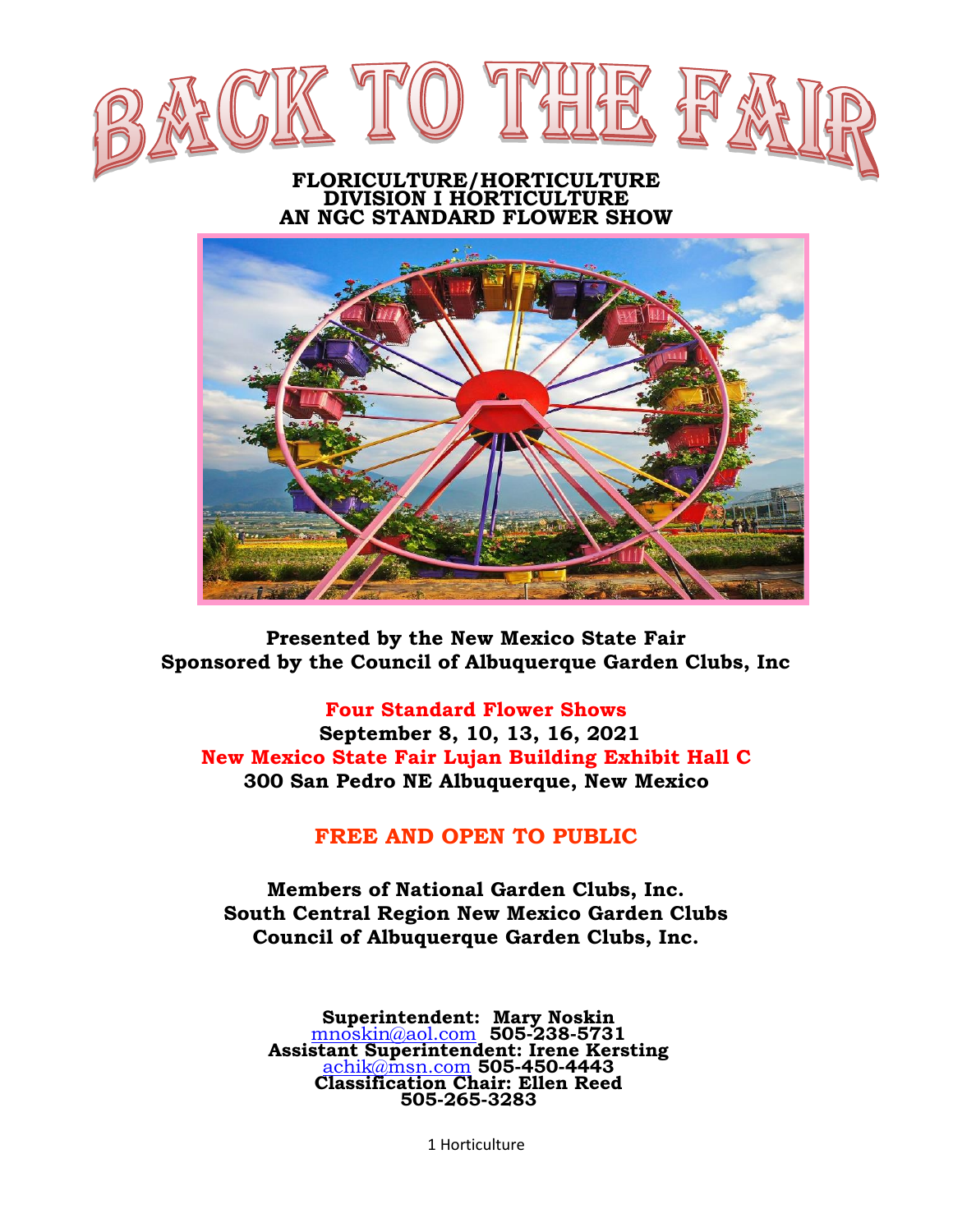# **Division I – Horticulture HORTICULTURE RULES**

- 1. All plant material must be **FRESH**, free of insects, diseases, or spray residue.
- 2. All Exhibits must have been grown by the Exhibitor.
- 3. Plant material must be in its natural state and may not be altered by application (treatment) of oil, commercial "shine" products, etc. that change the natural appearance.
- 4. No wiring of specimens is permitted.
- 5. Only foliage and/or flowers naturally grown and still attached to the specimen are permitted in the show.
- 6. Unattached foliage is never included with a cut bloom exhibit.
- 7. All plant material must have been in the possession of the Exhibitor the appropriate number of days: bulbs, annuals, and perennials – 90 days; arboreal (woody ornamentals) – 6 months.
- 8. No Exhibit may exceed 36" in any direction.
- 9. The rules for a single species cut or container-grown specimen are listed in the *NGC Handbook for Flower Shows, 2017 Edition*, Chapter 6, page 55, or its supplement *Horticulture Exhibiting and Judging*.
- 10. To receive an NGC Top Exhibitor Award, the Exhibitor must identify her/his entry by its binomial name or currently acceptable scientific designation. Consult *NGC Handbook for Flower Shows, 2017 Edition*, and Exhibiting in the Horticulture Division, Chapter 6, page 53.
- 11. Entry tags are to be filled out in advance, if possible. Refer to *NGC Handbook for Flower Shows, 2017 Edition*, Chapter 6, page 57, for an example of a correctly filled out entry tag.
- 12. Cut specimens should not have foliage below the water line, except for *Gladiolus*  and *Rosa*.
- 13. If a plant is considered a flowering plant, it should be exhibited as a flowering specimen. Foliage plants may have flowers but should be exhibited as foliage plants if they are grown for their leaves.
- 14. Specimens with a Class designation in the schedule may not be entered in the "All Other" Class.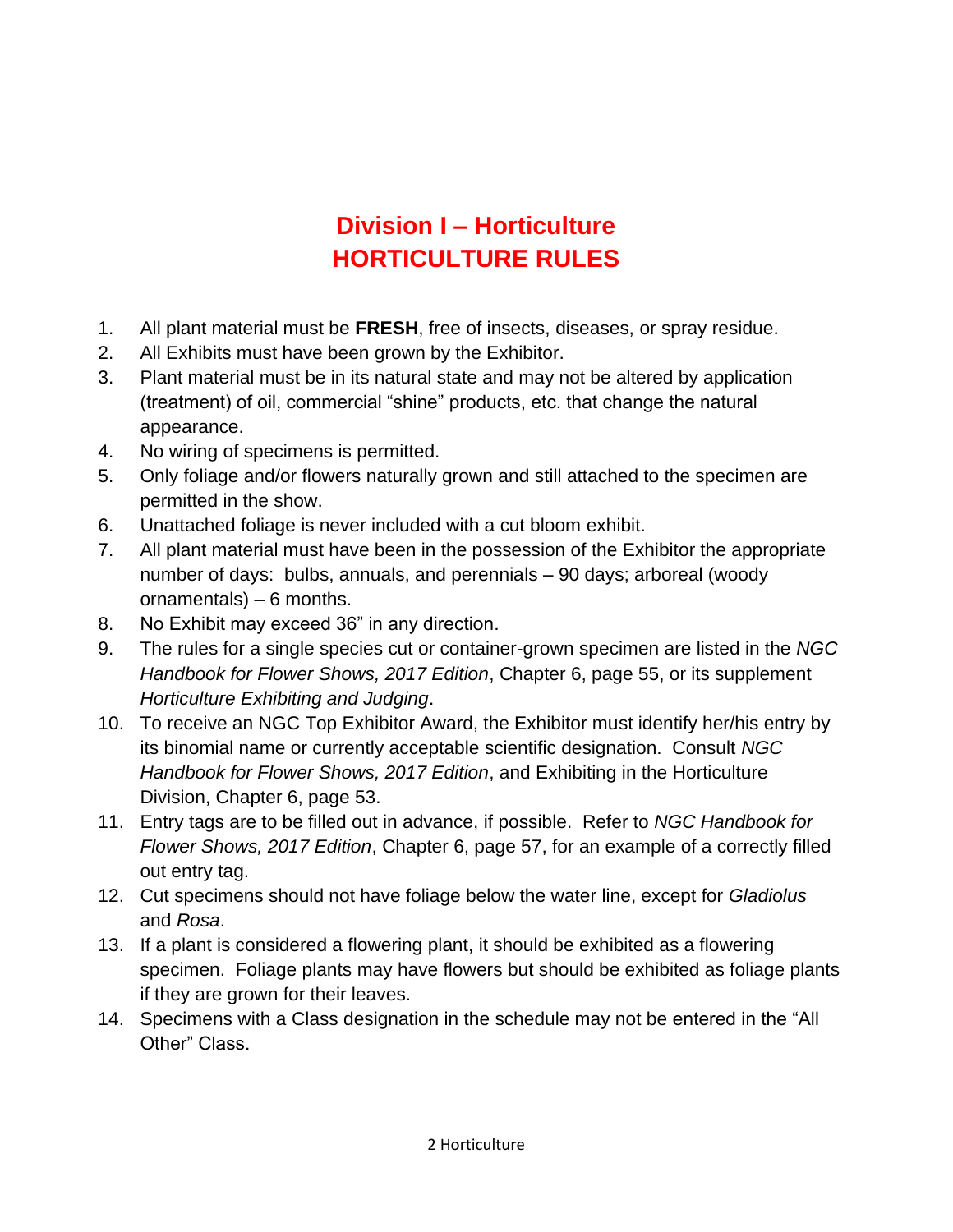- 15. The Horticulture Classification Committee Chair and/or General Show Chair have the authority to subdivide Classes by color, form, size, cultivar, variety, or other distinguishing characteristics, as necessary.
- 16. Wilted materials should be removed by the Exhibitor. Otherwise, the Show Committee reserves the right to remove any Exhibit from the Exhibit Hall after judging is completed.
- 17. Containers furnished by the Show Committee will be used in all Horticultural Specimen Classes.
- 18. Wedging (using a small, inconspicuous "plug" in the neck of a container to prop a specimen upright) is permitted. Wedging material is crushed, clear plastic wrap and/or small plugs of oasis. Wedging material is provided by the Show Committee.
- 19. All Horticultural entries, except container-grown plants, become the property of the Show Committee.
- 20. Each Exhibit will be judged and either awarded a ribbon or passed with written cause.
- 21. The Scales of Points listed in the *NGC Handbook for Flower Shows, 2017 Edition*, pages 129-130, will be used for reference by the judges. Also refer to the NGC website, [http://www.gardenclub.org/schools/flower-show-schools/flower-show](http://www.gardenclub.org/schools/flower-show-schools/flower-show-handbook.aspx)[handbook.aspx,](http://www.gardenclub.org/schools/flower-show-schools/flower-show-handbook.aspx) for additional information.
- 22. Any questions regarding Horticulture should be referred to the Horticulture Consultant, Ellen Reed, 505 265-3283 or Show Chair Mary Noskin, 505-238-5731 mnoskin@aol.com.

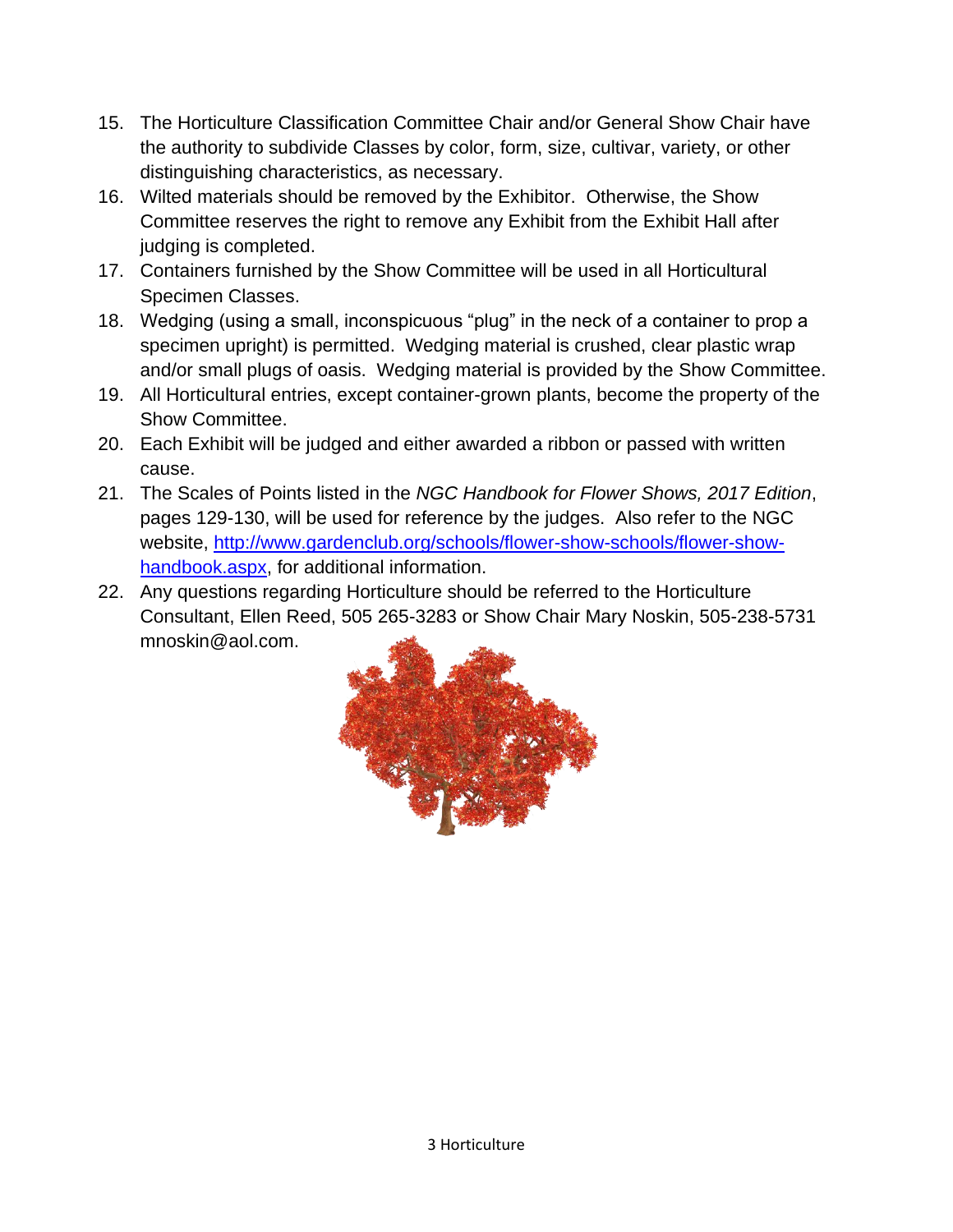# **Section A – Annuals**

# **"Blossoms and Ribbons"**

**Annuals** – Plants that complete their entire life cycle from seed germination to seed production in one season. Eligible for the **Award of Horticultural Excellence,** one (1) **Award of Merit**, and one (1) **State Fair Special Award.**

# **Classes 1-9 (Bloom Required)**

- **1.** *Catharanthus* (periwinkle)
- **2.** *Cosmos*
	- (a) *Cosmos bipinnatus* (3 stems)
	- (b) *Cosmos sulphureus* (3 stems)
	- (c) 1 flowering spray of any type; must have at least 3 open blooms (1 stem)
- **3.** *Petunia* (1 stem)
- **4.** Strawflowers (Everlasting)
	- (a) *Xerochrysum bracteatum* (1 stem)
	- (b) *Helichrysum* spp. (1 stem)
	- (c) *Gomphrena globosa* (Globe Amaranth)
		- (1) 1 stem
		- (2) 3 stems
	- (d) *Limonium sinuatum* (Annual Statice) 1 spray
	- (e) Other
		- (1) 1 stem
		- (2) 3 stems
- **5.** *Tagetes* (Marigolds)
	- (a) *Tagetes erecta* (American) large flower petals
		- (1) 1 stem (shown disbudded)
		- (2) 1 crown spray
	- (b) *Tagetes patula* (French) (small foliage), 3 stems required.
		- (1) Single
		- (2) Double
		- (3) Crested
- **6.** *Verbena* (Vervain)
	- (a) 1 stem
	- (b) 3 stems
- **7.** *Zinnia*
	- (a) Giant (1 bloom)
	- (b) All others
		- (1) 1 bloom
		- (2) 3 blooms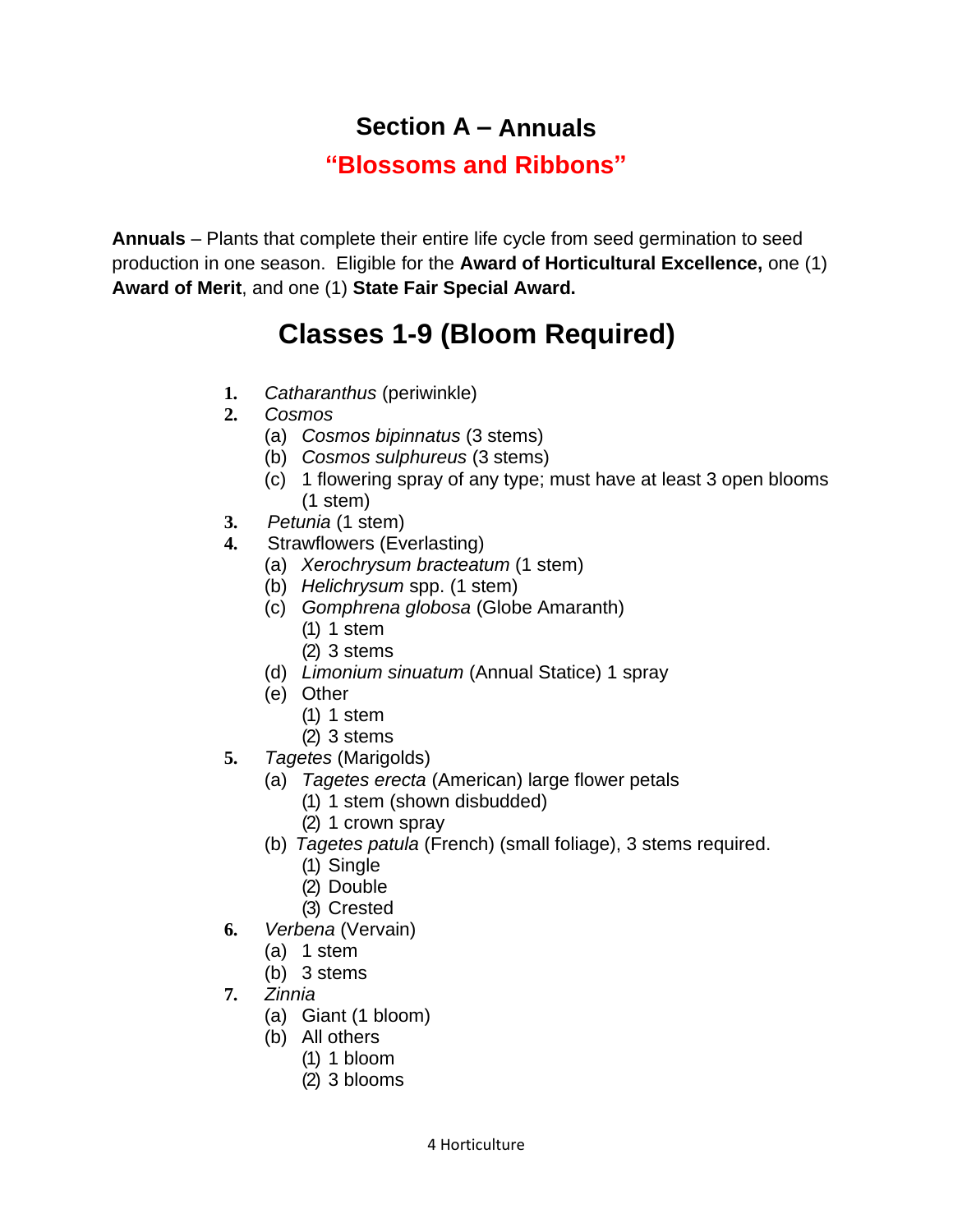- **8.** All other annuals not listed above.
	- (a) 1 stem
	- (b) 3 stems
- **9.** Exhibit of five annuals, named.
	- (a) Same class
		- (1) Same variety
		- (2) Mixed varieties
	- (b) Mixed classes

#### **Section B – Perennials "Again! Again!"**

**Perennials** -- Plants that live for three or more years. Eligible for the **Award of Horticultural Excellence,** one (1) **Award of Merit**, and one (1) **State Fair Special Award.**

# **Classes 10-19 (Bloom Required)**

- **10.** *Clematis* spp*.*, 1 stem with bloom
- **11.** *Delphinium* spp*.*, 1 spike
- **12.** *Dendranthema morifolium* (formerly Chrysanthemum)
	- (a) 1 stem, spray, or branch
	- (b) 1 stem, grown disbudded.
- **13.** *Gypsophila paniculatum* (baby's breath), 1 spray
- **14.** *Hibiscus moscheutos* (rose-mallow) (1 stem with bloom)
- **15.** *Limonium* spp. (Statice), 1 spray
- **16.** *Sedum* spp.*,* **1 stem in bloom**
- **17.** *Verbena* spp.
	- (a) 1 stem
	- (b) 3 stems
- **18.** All other perennials not listed above.
	- (a) 1 stem
	- (b) 3 stems
- **19.** Exhibit of five, named.
	- (a) Same class
		- (1) Same variety
		- (2) Mixed varieties
	- (b) Mixed classes

#### **Section C – Biennials, Hardy Annuals & Tender Perennials "The Show Must Go On"**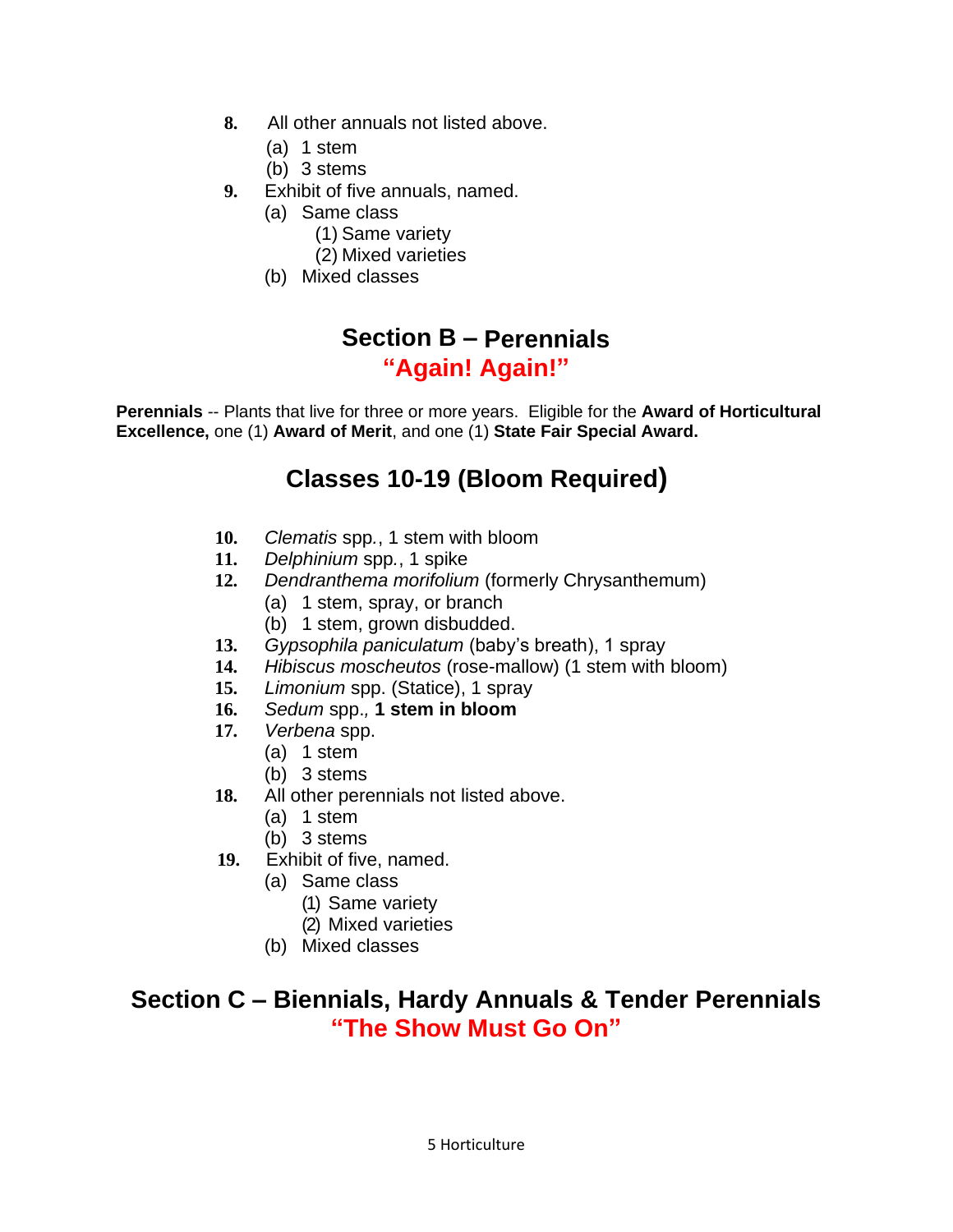Biennials – Plants which complete their life cycle within two years, producing rosettes of leaves during the first year and flowers during the second year. Eligible for **the Award of Horticultural Excellence,** one (1) **Award of Merit,** and one (1) **State Fair Special Award.**

# **Classes 20-27 (Bloom Required)**

- **20.** *Alcea rosea* (Hollyhock) 1 bloom
- **21.** *Antirrhinum* spp. (Snapdragon)
	- (a) 1 stem
	- (b) 3 stems
- **22.** *Chrysanthumum parthenium* (formerly Matricaria, feverfew), 1 spray
- **23.** *Dianthus* (Pink)
	- (a) 1 stem
	- (b) 3 stems
- **24.** *Impatiens*
	- (a) 1 stem
	- (b) 3 stems
- **25.** *Viola* spp. (Violet or Pansy)
	- (a) 1 stem
	- (b) 3 stems
- **26.** All others not listed above.
	- (a) 1 stem
	- (b) 3 stems
- **27.** Exhibit of five, named.
	- (a) Same class
		- (1) Same variety
		- (2) Mixed varieties
	- (b) Mixed classes



6 Horticulture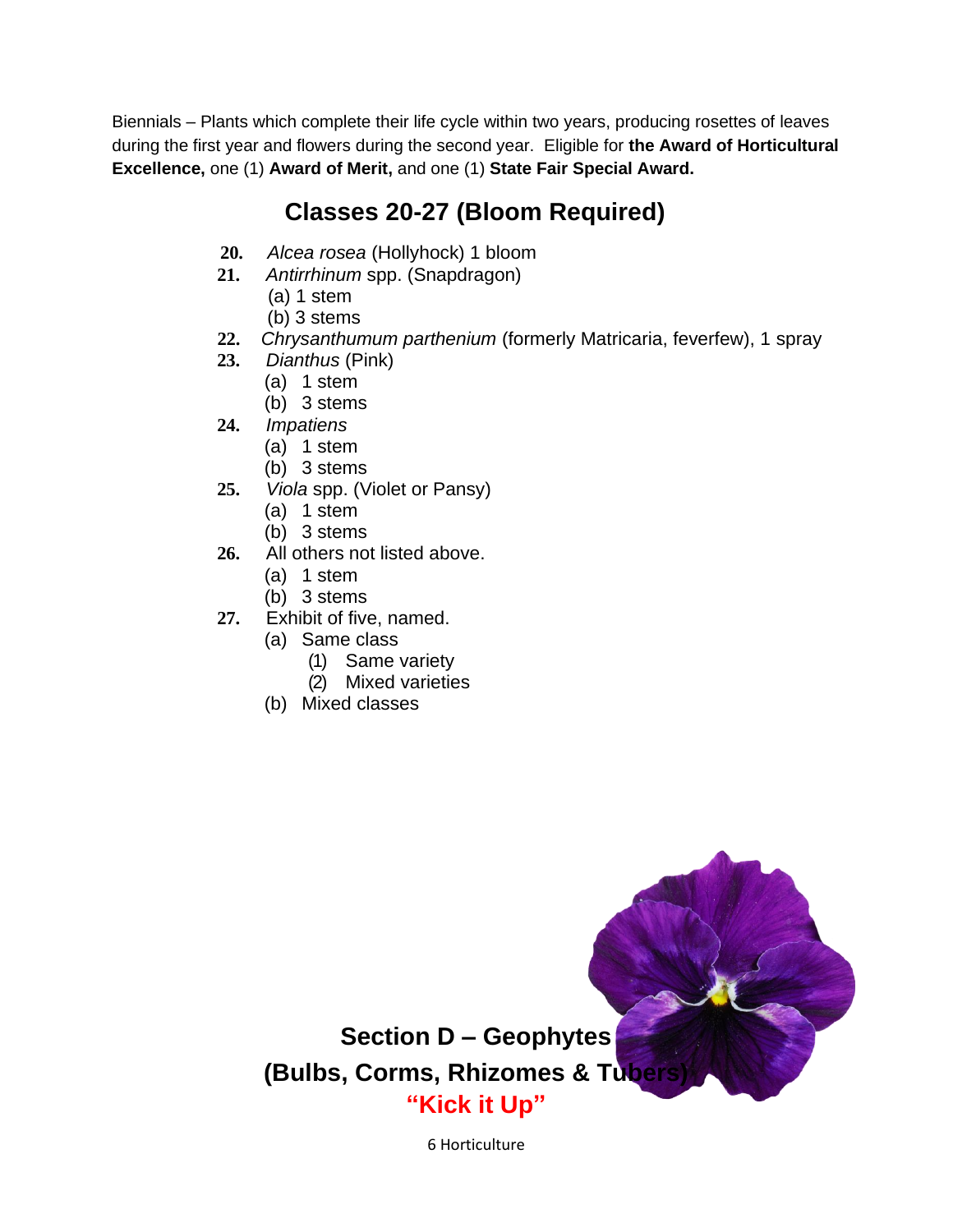**Geophyte**s – Plants with an underground storage organ. A storage organ is a part of a [plant](https://en.wikipedia.org/wiki/Plant) specifically modified for storage of energy (generally in the form of [carbohydrates\)](https://en.wikipedia.org/wiki/Carbohydrate) or [water.](https://en.wikipedia.org/wiki/Water) Eligible for the **Award of Horticultural Excellence**, one (1) **Award of Merit**, and one (1) **State Fair Special Award**.

# **Classes 28-33 (Bloom Required)**

- **28.** *Canna* spp., 1 spike with foliage
- **29.** *Colchicum* spp., (autumn crocus)
	- (a) 1 bloom
	- (b) 3 blooms
- **30.** *Gladiolus* spp*.*, 1 stalk Note: FOLIAGE REQUIRED At least two leaves. Required to have 6 or more OPEN florets or buds.
	- (a) Miniature
	- (b) Regular
	- (c) Giant
	- (d) Exhibit of 3 named, same variety.
	- (e) Exhibit of 3 named, different varieties.
- **31.** *Lycoris radiata (Spider Lily)* 
	- (a) 1 stem
	- (b) 3 stems
- **32.** All others not listed above.
	- (a) 1 stem
	- (b) 3 stems
- **33.** Exhibit of 5 named.
	- (a) Same class
		- (1) Same variety
		- (2) Mixed varieties
	- (b) Mixed classes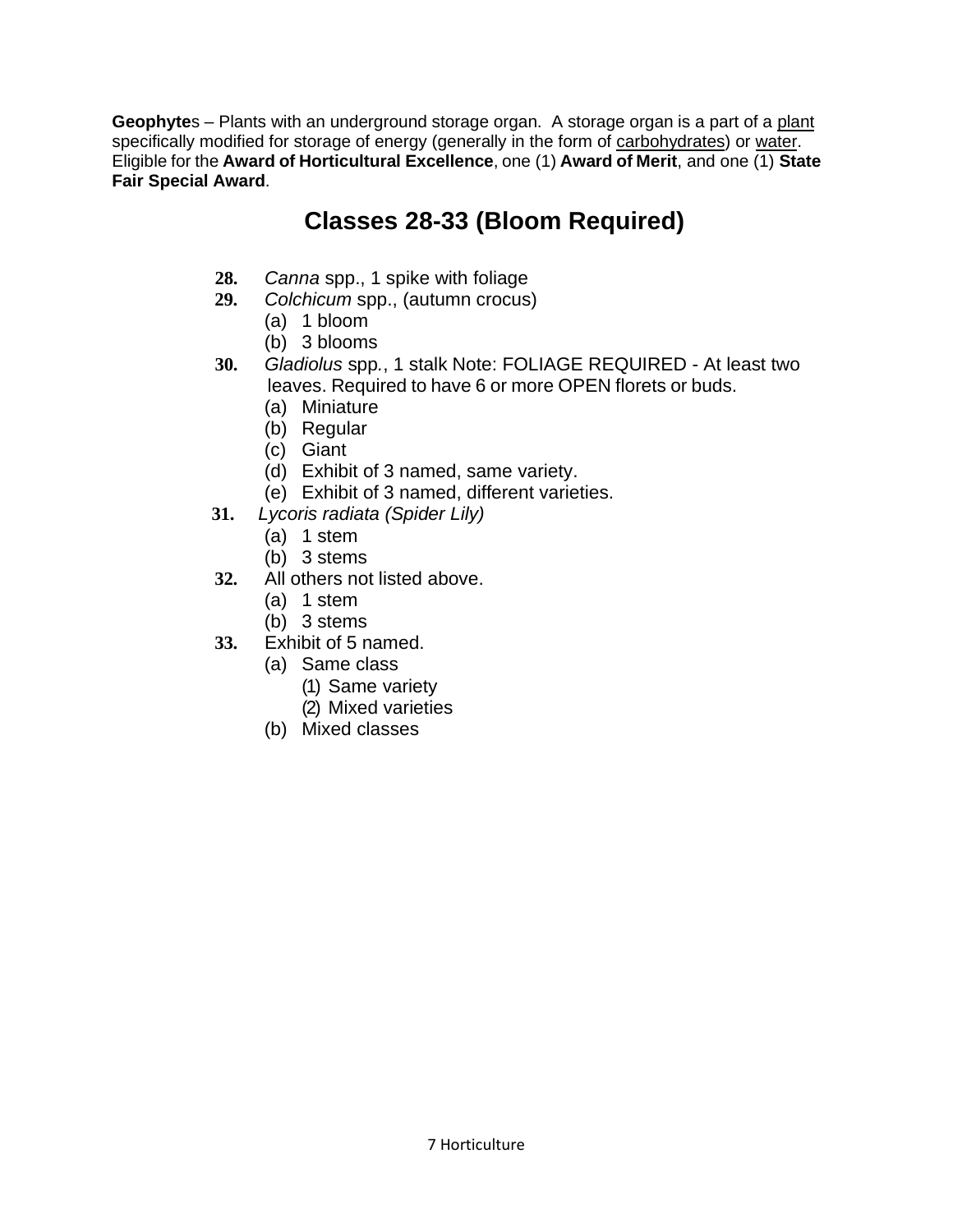# **Section E – Salvias**

#### **"Goin' to the Fair"**

**Salvia** -- The largest **[genus](https://en.wikipedia.org/wiki/Genus)** of plants in the **[mint](https://en.wikipedia.org/wiki/Mentha)** family, *[Lamiaceae](https://en.wikipedia.org/wiki/Lamiaceae)*. **Note**: Herbal specimens **without** blooms are to be entered in Section I, Herbs. Eligible for the **Award of Horticultural Excellence**, one (1) **Award of Merit**, and one (1) **State Fair Special Award**.

### **Classes 34-39 (Bloom Required)**

- **34.** *Salvia* spp (Flowering Sage) perennial
	- (a) 1 stem

.

- (b) 3 stems
- **35.** *Salvia farinacea* (Texas Sage) tender
	- (a) 1 stem
	- (b) 3 stems
- **36.** *Salvia greggii (*Autumn Sage) perennial
	- (a) 1 stem
	- (b) 3 stems
- **37.** *Salvia splendens* (Scarlet Sage) annual
	- (a) 1 stem
	- (b) 3 stems
- **38.** All other salvias not listed above.
	- (a) 1 stem
	- (b) 3 stems (same variety)
- **39.** Exhibit of five, named.
	- (a) Same class
	- (b) Same variety
	- (c) Mixed varieties
	- (d) Mixed classes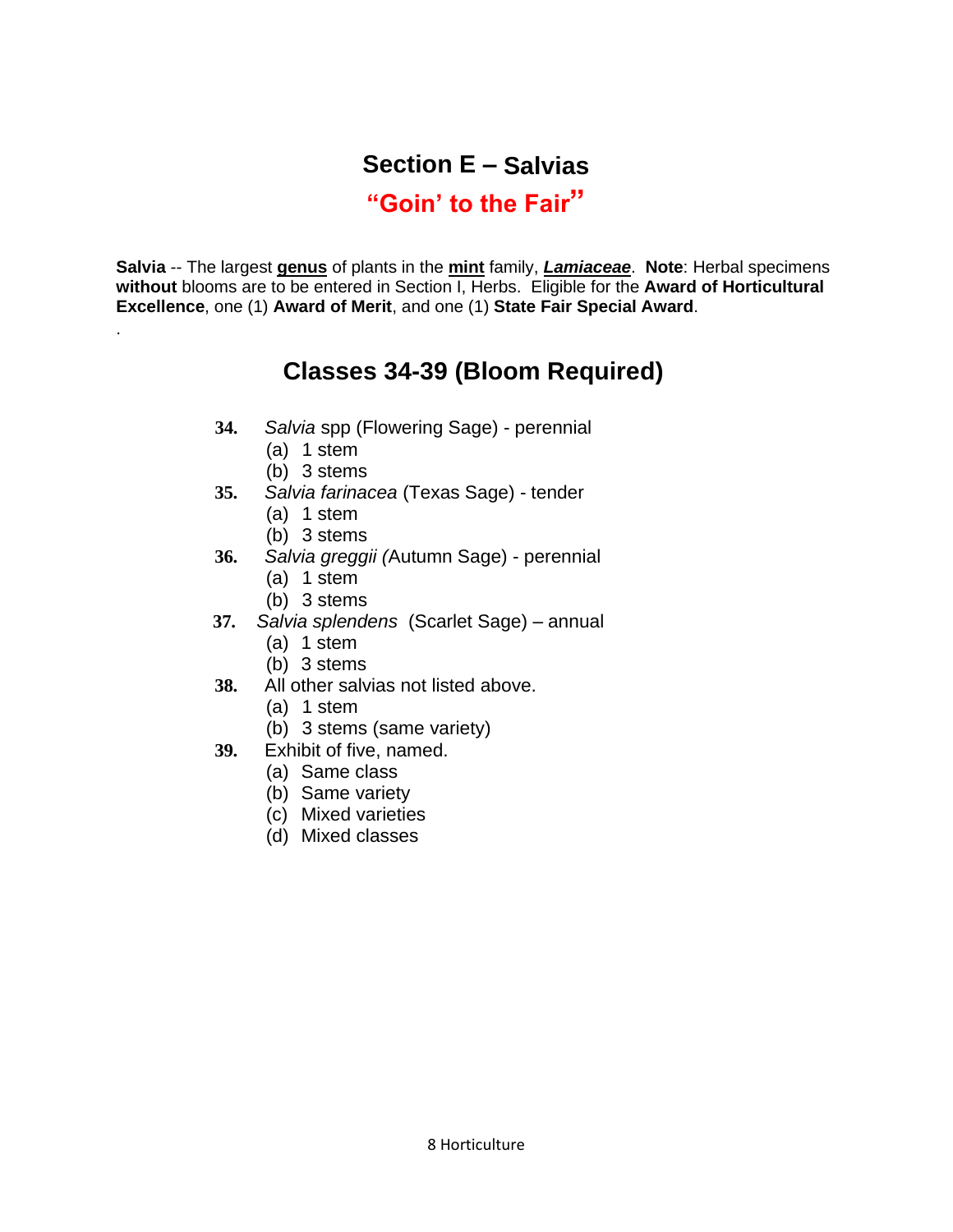### **Section F – Shrubs and Trees**

**"Rise Above the Crowd"**

**Arboreal** -- Woody perennial that has above-ground woody tissue that remains alive throughout the year. To be eligible for the Arboreal Award, specimens must not exceed 30" in length from the cut end to the apical tip and must include at least three nodes and the central leader. Eligible for the **Award of Horticultural Excellence**, one (1) **Arboreal Award** and one (1) **State Fair Special Award**.

#### **Classes 40-42**

- **40.** 1 branch with bloom
- **41.** 1 branch with fruit
- **42.** 1 branch grown for foliage.

# **Section G – Gourds, Foliage & Decorative Grasses**

#### **"Let's Stir up Some Fun"**

Eligible for the **Award of Horticultural Excellence,** one (1) **Award of Merit,** and one (1) **State Fair Special**.

#### **Classes 43-50**

- **43.** 1 decorative leaf (other than *Caladium* or *Coleus)*
- **44.** *Caladium* spp*.* 1 leaf
- **45.** *Coleus* 1 leaf spray (shown disbudded)
- **46.** 1 non-woody stem with decorative fresh leaves
- **47.** 1 non-woody stem with decorative seeds or pods
- **48.** Decorative Grasses
	- (1) 1 stem
	- (2) 3 stems
- **49.** Gourds, on a plate (Only fresh specimens)
	- (a) 1 large
	- (b) 3 small
- **50.** All other, not listed above
	- (a) 1 stem
	- (b) 3 stems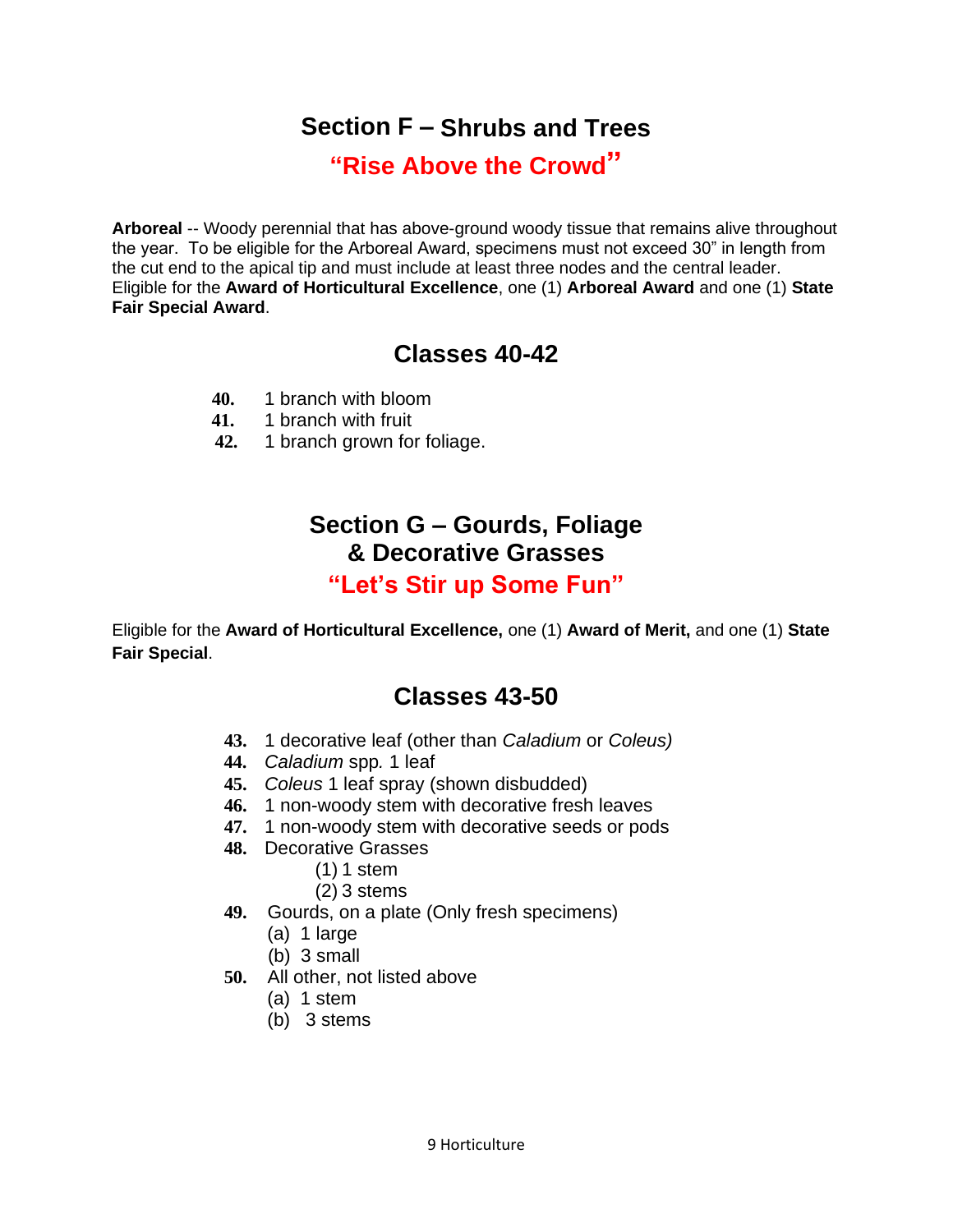# **Section H – Garden Grown Edibles, Fruits, Nuts and Vegetables**

#### **"Bump Cars on the Green"**

Root vegetables should be washed clean and exhibited with tops neatly removed to within one inch. Greens should be washed and free of extraneous matter. Other vegetables should **NOT**  be washed but wiped clean. Where three or more specimens are called for, uniformity of size, color and maturity are important factors in judging. All entries will be exhibited on plates, bowls or vases provided by the Show Committee. Although technically tomatoes, peppers, and some other garden grown produce are fruit, they are, for the purpose of these shows, entered as vegetables. **NOTE**: Sizes are relative, i.e., all beans will be considered small; all pumpkins, except miniatures, will be considered large. Determination of size (small, medium, or large) shall be the right of the Classification Chairman. Mixed entries will be subdivided. Eligible for the **Award of Horticultural Excellence**, one (1) **Award of Merit,** and one (1) **State Fair Special Award**.

#### **Classes 51-53**

- **51.** Fruit
	- (a) 1 large
	- (b) 3 media
	- (c) 5 smalls
	- (d) Exhibit of 5 (large or medium size only)
		- (1) Same variety
		- (2) Mixed varieties of one species, (1 entry per exhibitor)
	- (e) Mixed Species
- **52.** Nuts
	- (a) Large exhibit of 1 to 3 same variety
	- (b) Medium exhibit of 12 same variety
	- (c) Small exhibit of 20 same variety
- **53.** Vegetables
	- (a) 1 large
	- (b) 3 medium
	- (c) 5 small
	- (d) Exhibit of 5 (large or medium size only)
		- (1) Same variety
		- (2) Mixed varieties of one species (1 entry per exhibitor)
	- (e) Mixed species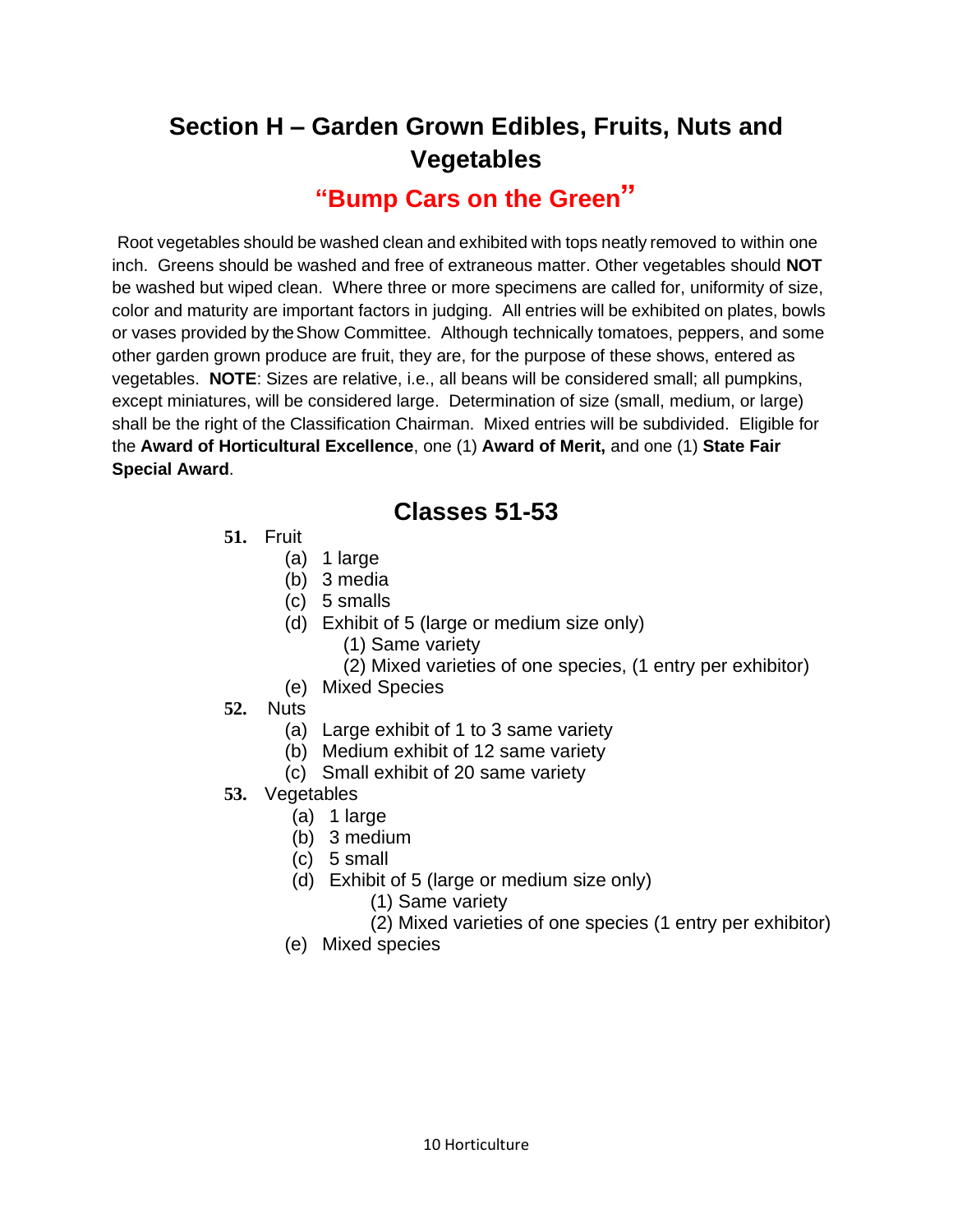#### **Section I – Herbs "Parsley, Sage, Rosemary and Thyme"**

**Herbs** -- plants that have culinary or curative uses. Eligible for the **Award of Horticultural Excellence**, one (1) **Award of Merit,** and one (1) **State Fair Special Award.** Blooming Salvias must be entered in Salvias, Section E.

#### **Class 54-56 Herbs**

- **54.** 3 stems, same variety (foliage only)
- **55.** 3 stems, same variety, (with blooms)
- **56.** Exhibit of 5 different varieties (1 entry per exhibitor)
	- (a) Foliage only
	- (b) With bloom

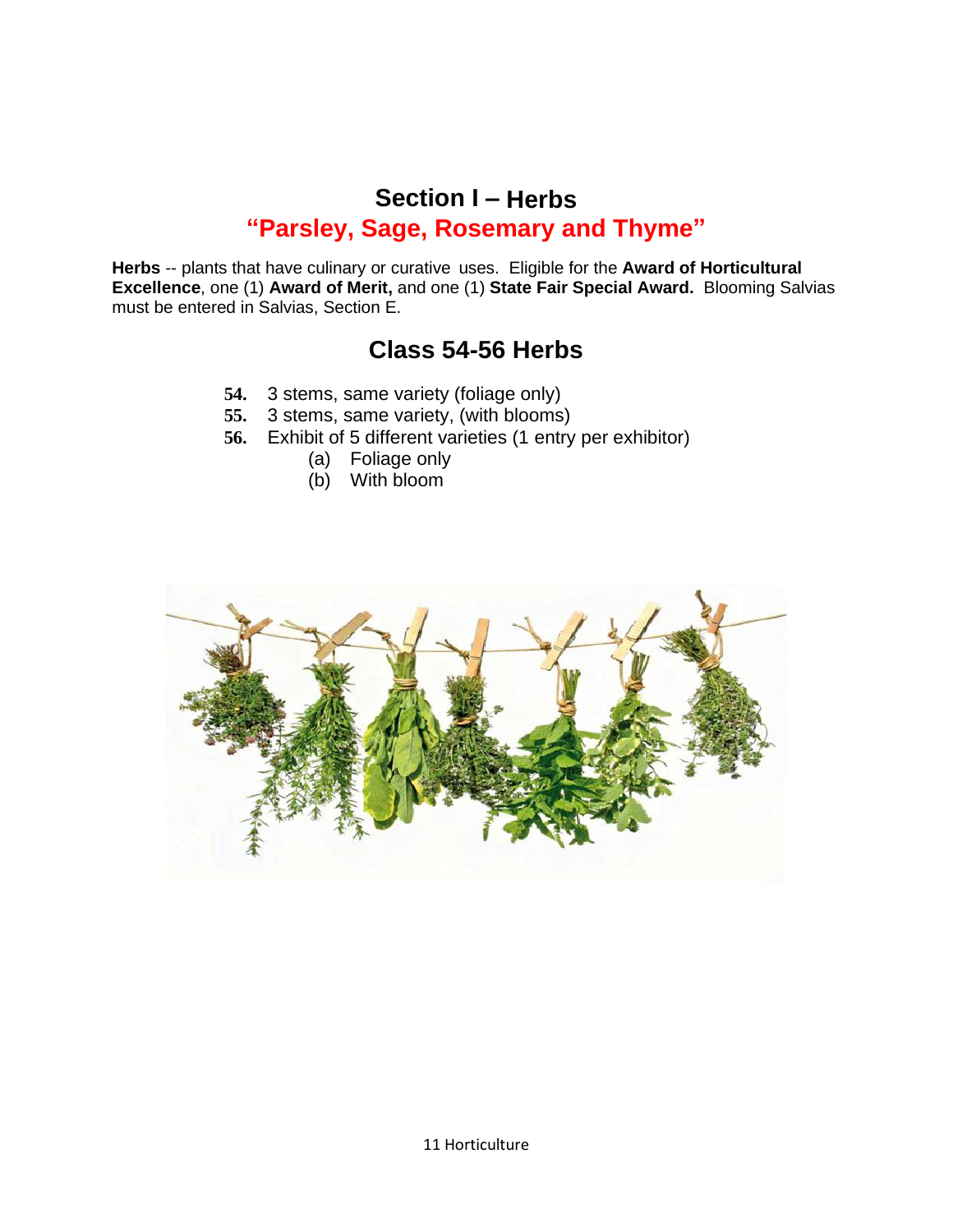### **Section J – Container Grown Plants "Hello Fair"**

Entries in Section J are eligible for the **Award of Horticultural Excellence**, one (1) **Grower's Choice Award**, and one (1) **State Fair Special Award**.

*A single species grown in a container.* MUST have been in exhibitor's possession and care for **90 days.** Container and plant limited to 48" in any dimension. Single-blossom specimens should be three-fourths to fully open. Plants with multiple bloom stems need at least one-fourth to one-half flowers open. Plants should not be totally in the bud stage nor have all their flowers fully open. Foliage specimens may have flowers present, but flowers must be insignificant. Epiphytic plants, such as bromeliads (*Tillandsia*) may be grown without container; they are, however, treated as container-grown specimens. Specimens may be double-potted. Inner containers should not be visible. A specimen's roots may be "contained" within a living moss ball (Kokedama), or flat board with covering over the specimen's roots, e.g., bromeliads. More than one (1) plant of the species may be exhibited in the container as a single specimen, either as (1) Self-multiple – multiple shoots arising from the root system; or (2) Multiple plantings – more than one (1) plant of the same cultivar and color are combined in the container.

*Combination plantings* – A grouping of three (3) or more botanically different plants with similar cultural requirements such as light, water, and humidity. Naturalistic accessories are permitted in all combination plantings but must be in scale with plantings and container, and theme appropriate to the plants. Combination plantings (except for troughs) must have been in the exhibitor's possession for six (6) weeks. Troughs must have been in the exhibitor's possession for six (6) months.

#### **Classes 57-60**

- **57.** *Saintpaulia* (African Violets)
	- (a) Standard
	- (b) Miniature or semi-miniature
	- (c) All other
- **58.** Cacti
- **59.** Succulents
- **60.** Any container grown plant other than African Violets, cactus, or succulents.

Classes 58, 59 and 60 will be subdivided as follows if the number of entries permits.

- (a) Container smaller than 12" in diameter
- (b) Container 12" to 24" maximum in diameter suitable for display on table
- (c) Container 12" to 48" maximum in diameter suitable for display on floor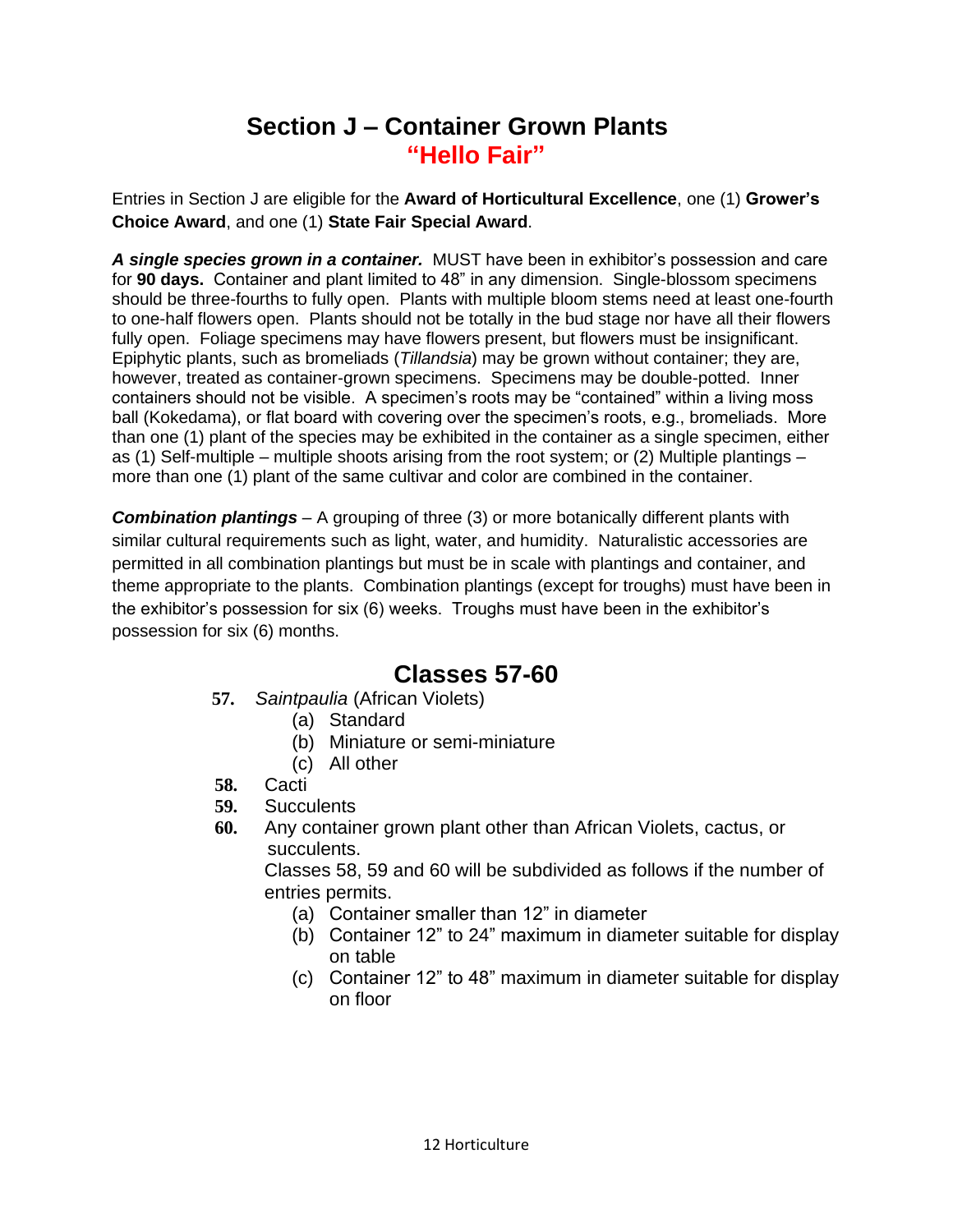# **Section K – Displays "Catch the Fair Bug"**

**Display** – A collection of specimens exhibited with a **strong overall artistic effect**. A minimum of five different specimens (cut and/or container grown) exhibited in individual containers, or the appearance of being individually exhibited. Specimens such as evergreens and some epiphytes not requiring containers must appear as individual specimens. The Display is a single entry, and only one entry card is used. Specimens should be related, such as all one plant family (Rosacea, Pinaceae), one genus (*Hosta, Paeonia*), and/or having similar characteristics (bromeliads, ferns, orchids), etc. Cut specimen containers need not be clear or identical. No display shall exceed 24 inches in total width, 28 inches in depth or 36 inches in height. While artistic effect is of equal importance to cultural perfection, **featured plant specimens must dominate.** Placement of the display is the responsibility of the exhibitor. Staging materials including shelves, frames, blocks, background panels, man-made sculptures, underlays, other fresh and/or dried plant material, etc., are permitted but are used only to enhance plant materials. Each specimen must be correctly and clearly identified with the current scientific designation, and in a manner to easily identify the specimen's location in the display. Individual specimen scores in the Display are NOT averaged; **the lowest scoring** specimen in the Display will determine the highest ribbon possible for the exhibit. Exhibits shall be picked up before the opening of the next show. See item 6 of the General Rules for more information. Eligible for the **Award of Horticultural Excellence**, one (1) **Collector's Showcase Award**, and one (1) **State Fair Special Award**.

# **61-65**

- **61.** Annuals, blooming
- **62.** Perennials
- **63.** Herbs
- **64.** Foliage
- **65.** Other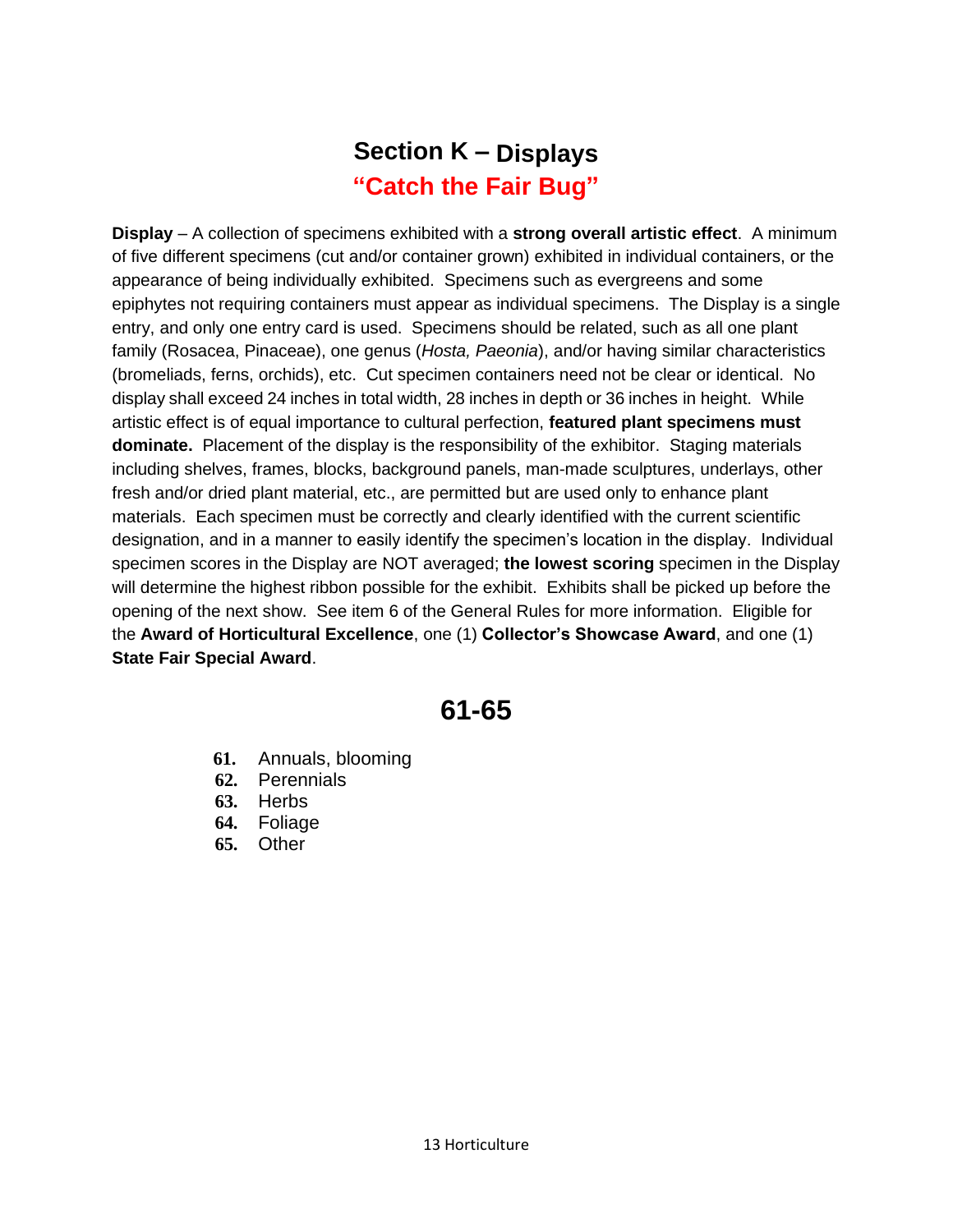# **Section L–Dahlias "The Best at the Fair"**

Dahlias will be judged with consideration of the American Dahlia Society Rules and Regulations. Each stem shall be grown disbudded and shown with leaves attached. Eligible for the **Award of Horticultural Excellence,** one (1) **Award of Merit,** and eleven (11) **State Fair Special Awards** (one per class).

# **Exhibition Dahlias Classes 66-70**

- **66.** AA Extra Large (Over 10 inches)
	- (a) Decorative
	- (b) Cactus Flowered
	- (c) Lacinated
- **67.** A Large (8 to 10 inches)
	- (a) Decorative
	- (b) Cactus Flowered
	- (c) Lacinated
- **68.** B Medium (6 to 8 inches)
	- (a) Decorative
	- (b) Cactus Flowered
	- (c) Lacinated
- **69.** BB Small (4 to 6 inches)
	- (a) Decorative
	- (b) Cactus Flowered
	- (c) Lacinated
- **70.** M Miniature (under 4 inches)
	- (a) Decorative
	- (b) Cactus Flowered
	- (c) Lacinated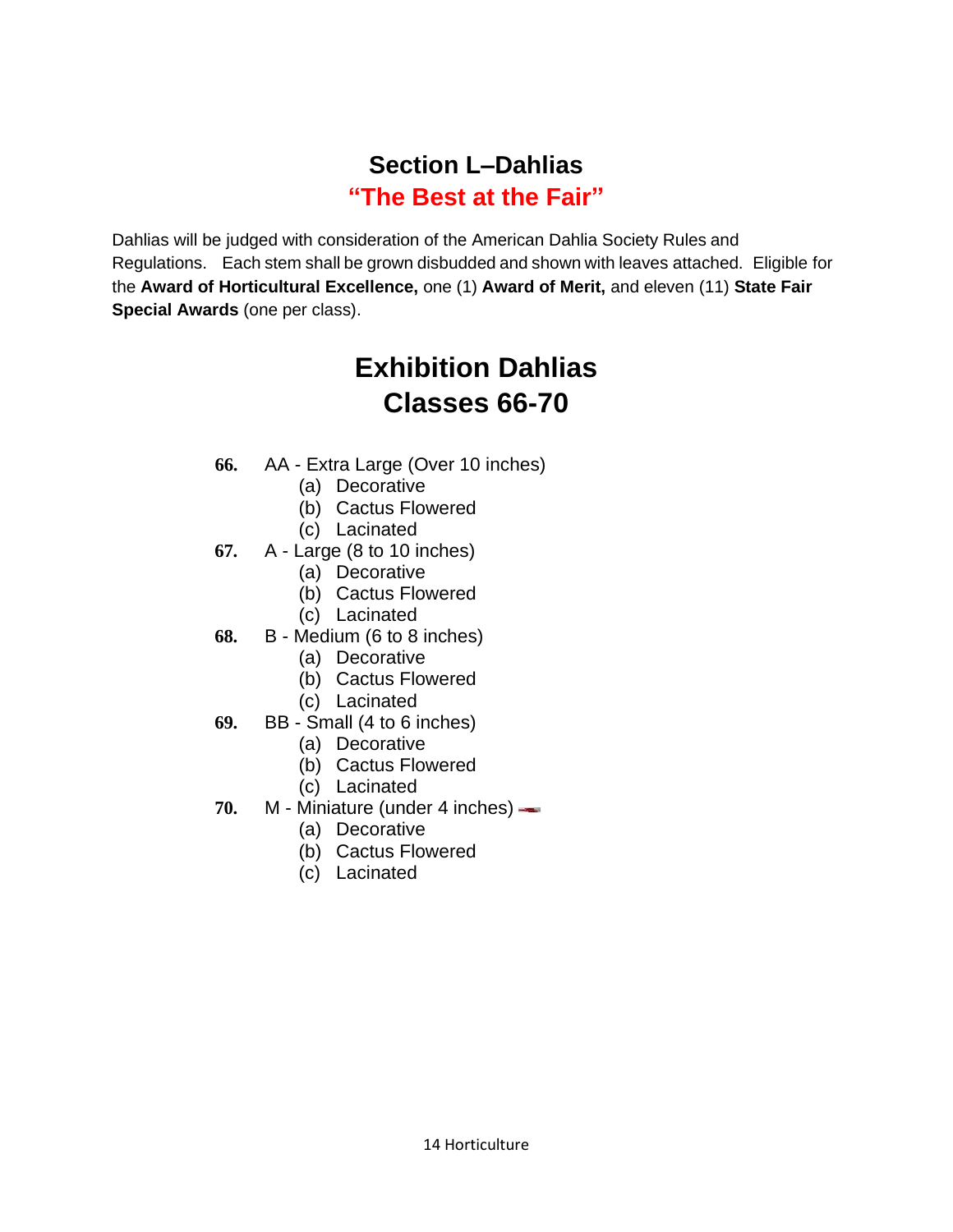# **Ball Dahlias Classes 71-73**

- **71.** BA Ball (3 ½ inches & over)
- **72.** MBA Miniature Ball (2 to 3 ½ inches)
- **73.** POM Pompon (under 2 inches)

#### **Other Dahlia Types Class 74**

- **74.** Other
	- (a) Single
	- (b) Mignon
	- (c) Orchid, rays tubular
	- (d) Anemone, center, pincushion effect
	- (e) Collarette, 1 row florets, 1 or more rows of petaloid
	- (f) Peony, 2 to 5 rows ray florets
	- (g) Waterlily
	- (h) Stellar
	- (i) Novelty
	- (j) Seedings
		- (1) Grown from crosses by exhibitor.
		- (2) Grown from commercial seed.

#### **Multiple Exhibits (All of Same Class) Classes 75-76**

- **75.** Exhibit of 3
	- (a) Same variety
	- (b) Different varieties
- **76.** Exhibit of 5
	- (a) Same variety
	- (b) Different varieties

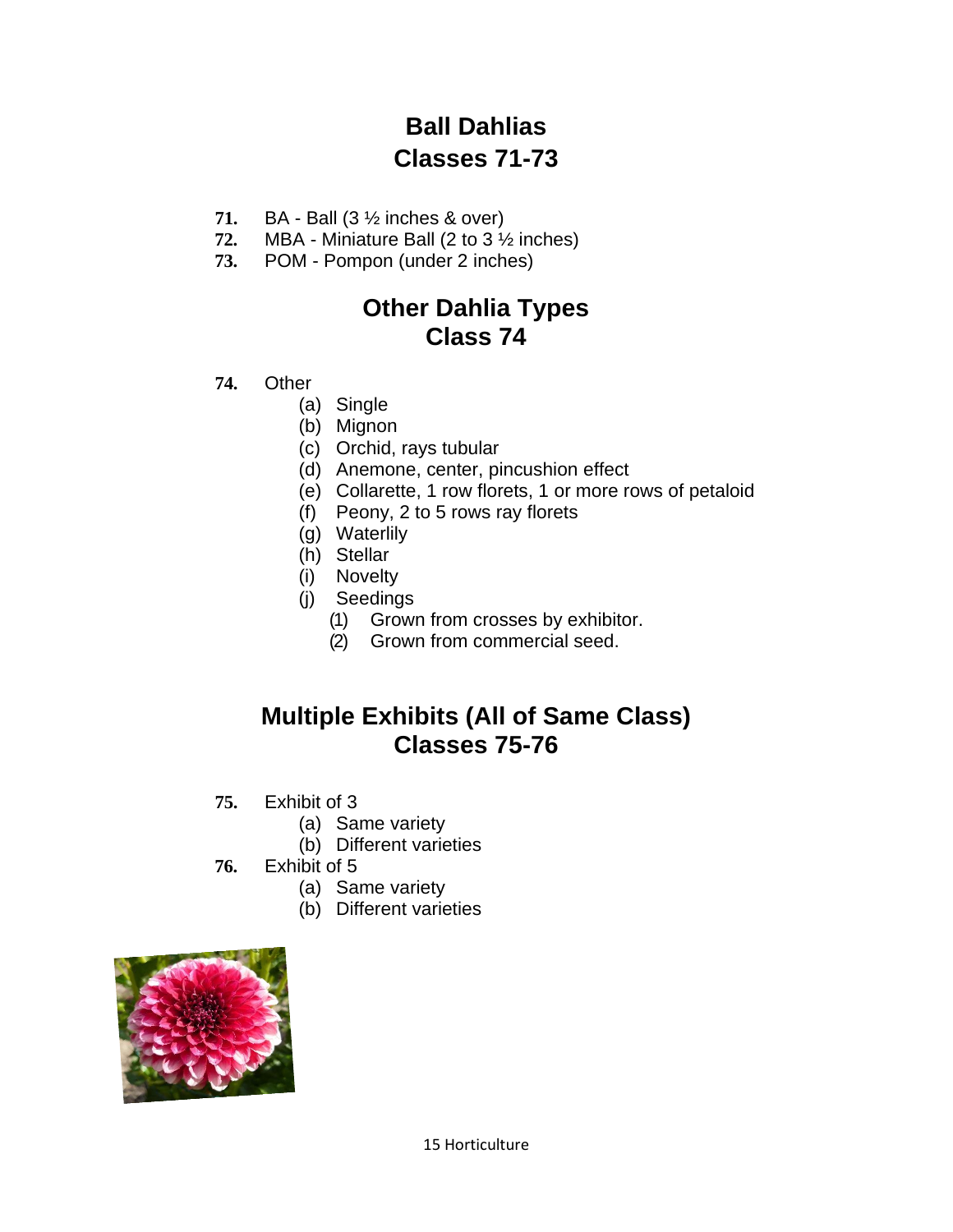# **Section M–Roses "Let's Watch the Parade"**

Roses will be judged with consideration of the American Rose Society Rules and Regulations. Each class will be exhibited in alphabetical order according to the name of the variety or cultivar. Each variety or cultivar will constitute a subclass and will be judged against the standards for that variety. Specimen entries of climbing sports of bush varieties must be entered in the same class as their bush counterparts, and each exhibitor may enter only one (either bush or climber) of a variety. Eligible for the **Award of Horticultural Excellence,** one (1) **Award of Merit, and** fourteen (16) **State Fair Special Awards** (one per class).

#### **Hybrid Teas and Grandifloras Classes 77-79**

- **77.** 1 bloom, without side buds, exhibition form
- **78.** 1 bloom, without side buds, fully open, stamens must show or varieties with 5-12 petals.
- **79.** 1 spray with two or more blooms

# **Floribundas and Polyanthas Classes 80-81**

- **80.** Floribundas
	- (a) 1 bloom, without side buds
	- (b) 1 spray with two or more blooms
- **81.** Polyanthas
	- (a) 1 Bloom without side buds
	- (b) 1 spray with two or more blooms

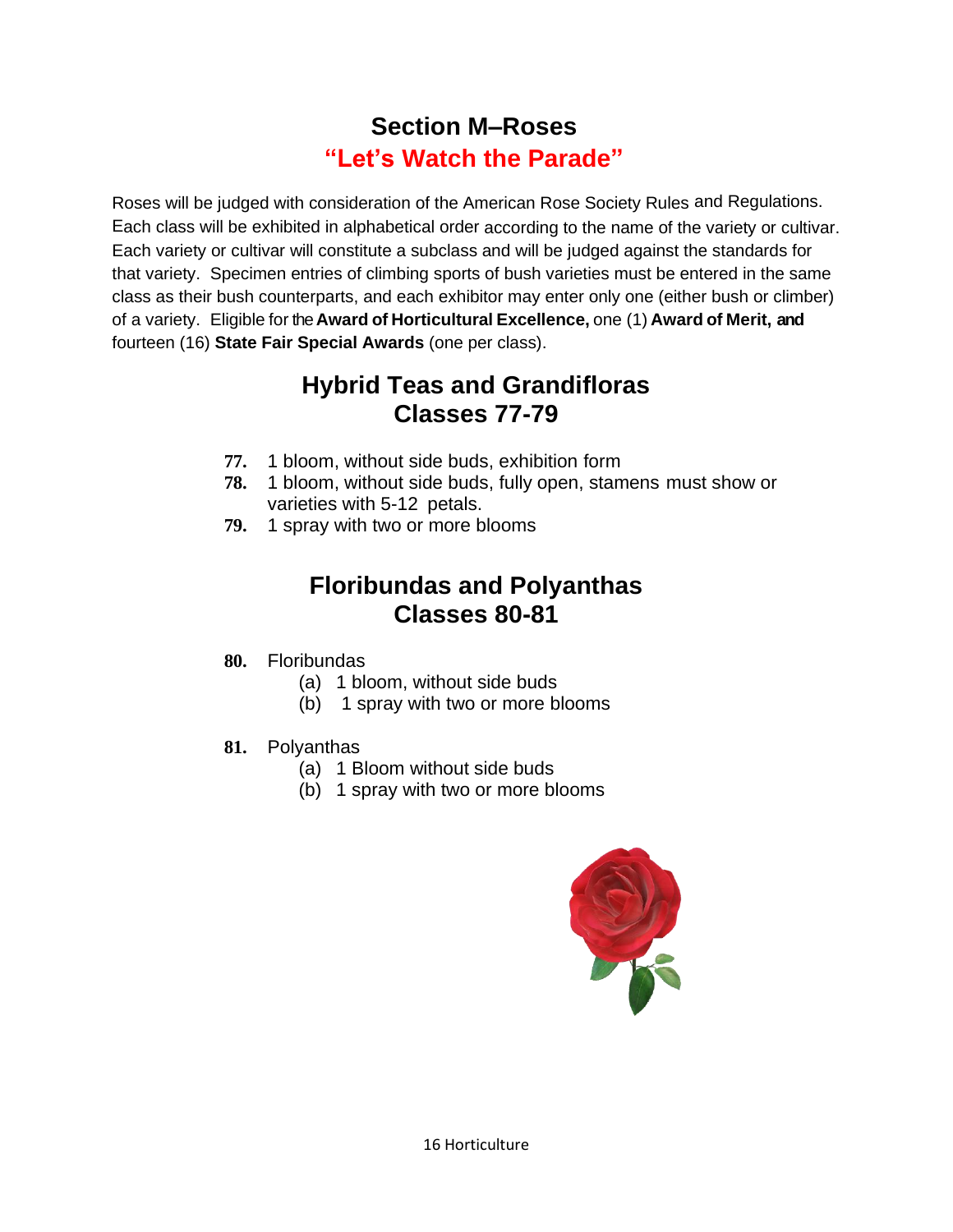#### **Miniatures/Mini-Floras & Climbing Miniatures/Mini-Floras Classes 82-84**

- **82.** 1 bloom, without side buds, exhibition form
	- (a) Miniatures
	- (b) Mini-Floras
- **83.** 1 bloom, without side buds, fully open, stamens must show on varieties with 5-12 petals.
	- (a) Miniatures
	- (b) Mini-Floras
- **84.** 1 spray with two or more blooms
	- (a) Miniatures
	- (b) Mini-Floras

#### **Identification (Unidentified Roses) (Judges will endeavor to identify Class will not be judged) Class 85**

- **85.** Any Variety
	- (a) 1 bloom without side buds
	- (b) 1 spray with two or more blooms

#### **The Most Fragrant Roses (To be Judged 70% for fragrance and 30% for appearance) Class 86**

- **86.** Any Variety or Type
	- (a) 1 bloom without side buds
	- (b) 1 spray with two or more blooms

# **Shrubs (Modern and Classic) Class 87**

**87.** 1 bloom, 1 bloom with side buds, or 1 spray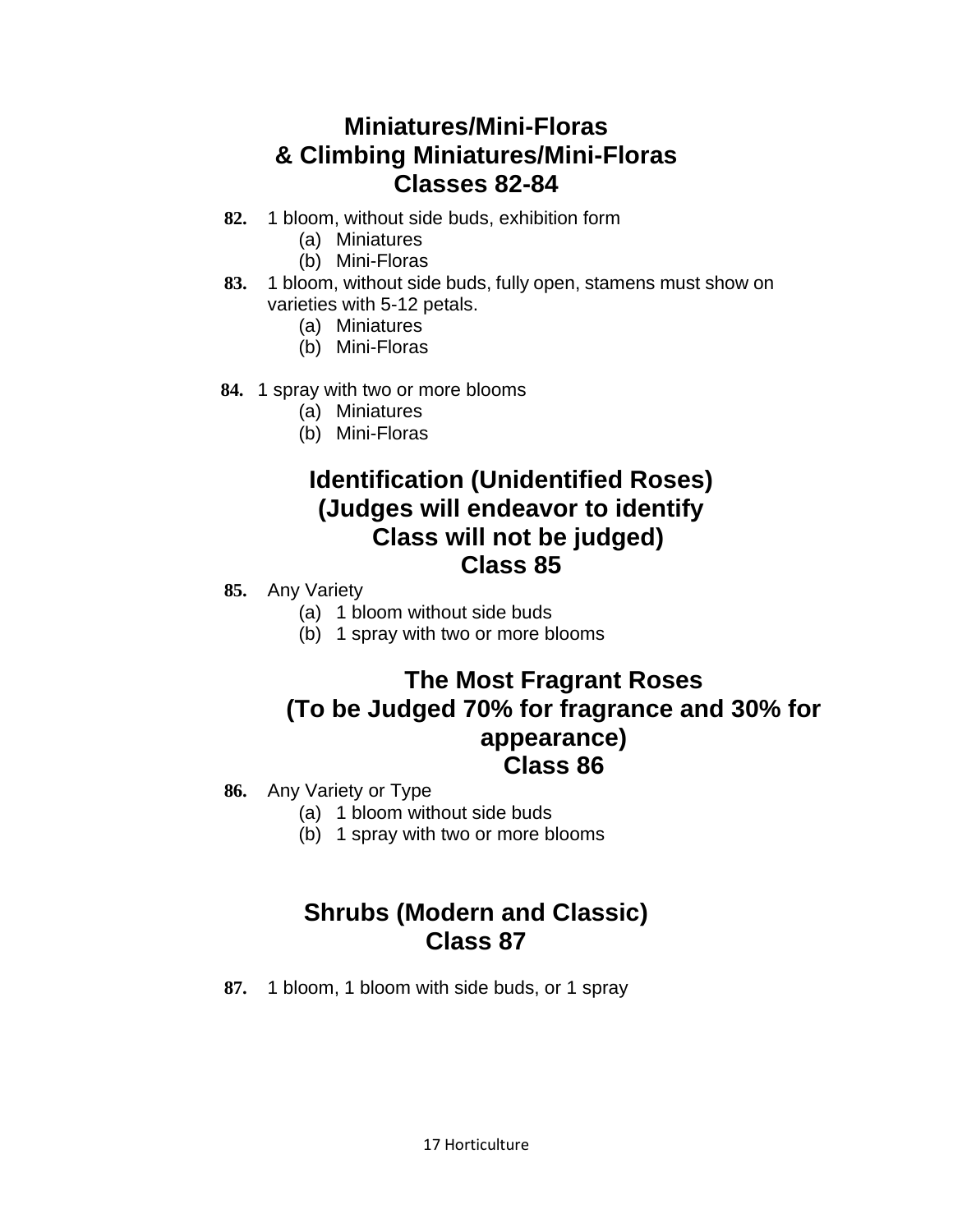#### **Old Garden Roses, Species, Large Flowered Climbers, and Ramblers Class 88**

**88.** 1 bloom, 1 bloom with side buds, one spray, or one cane with lateral bloom not over 18 inches above neck of container.

# **Multiple Exhibits - Standard Roses Classes 89-90**

- **89.** 3 blooms, same type
	- (a) Same variety
	- (b) Different varieties
- **90.** 3 sprays, same type
	- (a) Same variety
	- (b) Different varieties

# **Multiple Exhibits - Miniature Roses Classes 91-92**

- **91.** 3 blooms, same type
	- (a) Same variety
	- (b) Different varieties
- **92.** 3 sprays, same type
	- (a) Same variety
	- (b) Different varieties

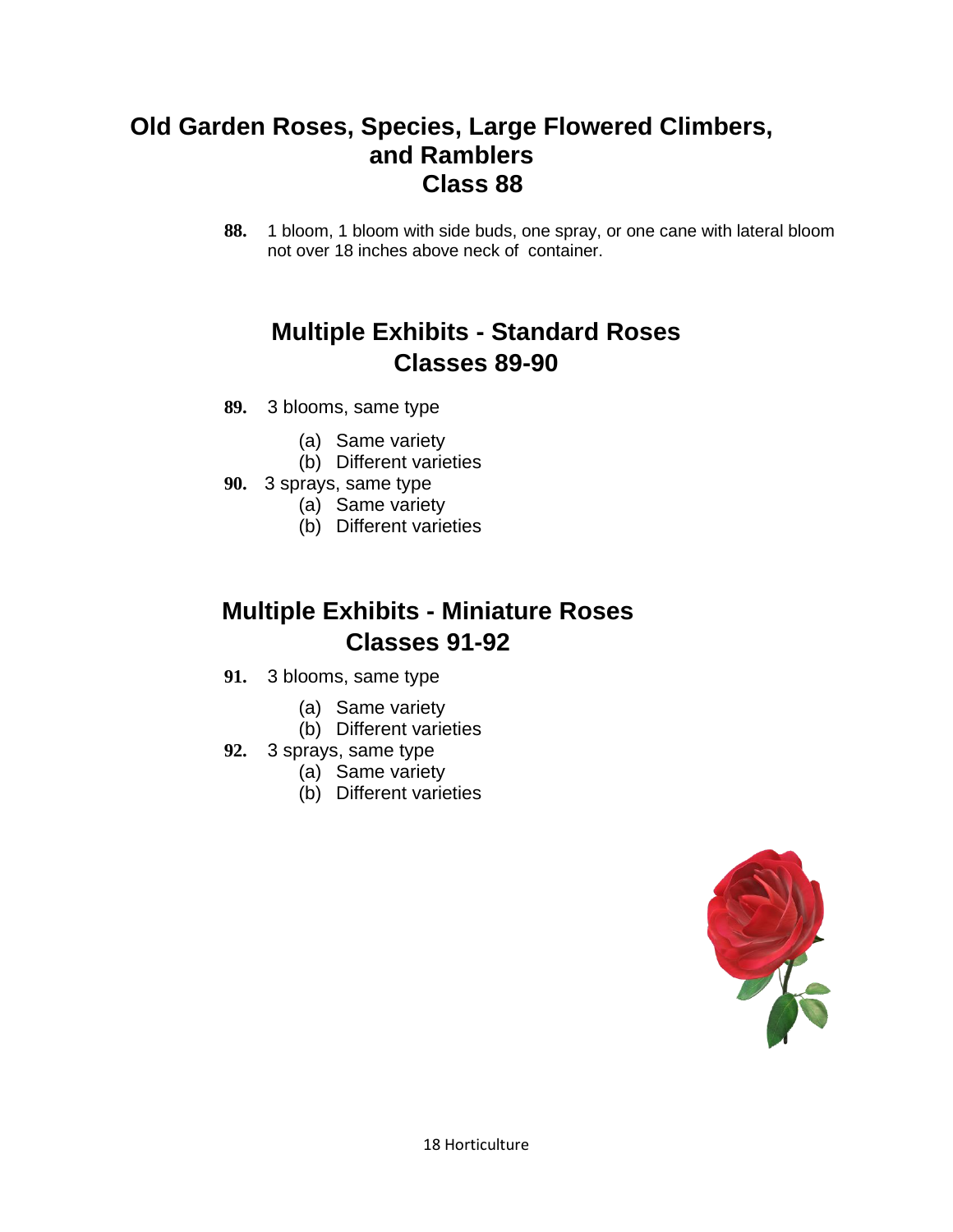#### **Section N – Orchids "Who's the Fairest of Them All"**

# **Classes 93-99**

Orchids will be judged with consideration of the American Orchid Society Rules and Regulations. **Each Exhibit must be a single species grown in a container** and MUST have been in exhibitor's possession and care for **90 days.** Container and plant limited to 48" in any dimension. All classes may be subdivided at the discretion of the judges. Eligible for the **Award of Horticultural Excellence Award,** one (1) **Grower's Choice Award,** and one (1) **State Fair Special Award**.

- **93.** Cattleya Alliance
- **94.** Dendrobium
- **95.** Paphiopedilum
- **96.** Phalaenopsis
- **97.** Vanda
- **98.** Oncidium
- **99.** All Orchids not listed above.

### **Section O – Petite Horticulture "Pass the Ice Cream"**

**Horticulture** – Naturally, small growth, or plants designated as dwarf or miniature varieties or cultivars by nurseries and plant societies. Arboreal specimens must be no longer than 18" from cut end to apical tip and include at least three nodes. Containers for petite specimens should be in proportion to the specimen. All classes may be subdivided at the discretion of the Classification Chair. Eligible for the **Award of Horticultural Excellence**, one (1) **Elfin Award**, and one (1) **State Fair Special Award**.

#### **Classes 100-104**

- **100.** 1 cut stem with foliage only
- **101.** 1 cut stem with bloom
- **102.** Container grown with foliage only.
- **103.** Container grown with blooms.
- **104.** Arboreal